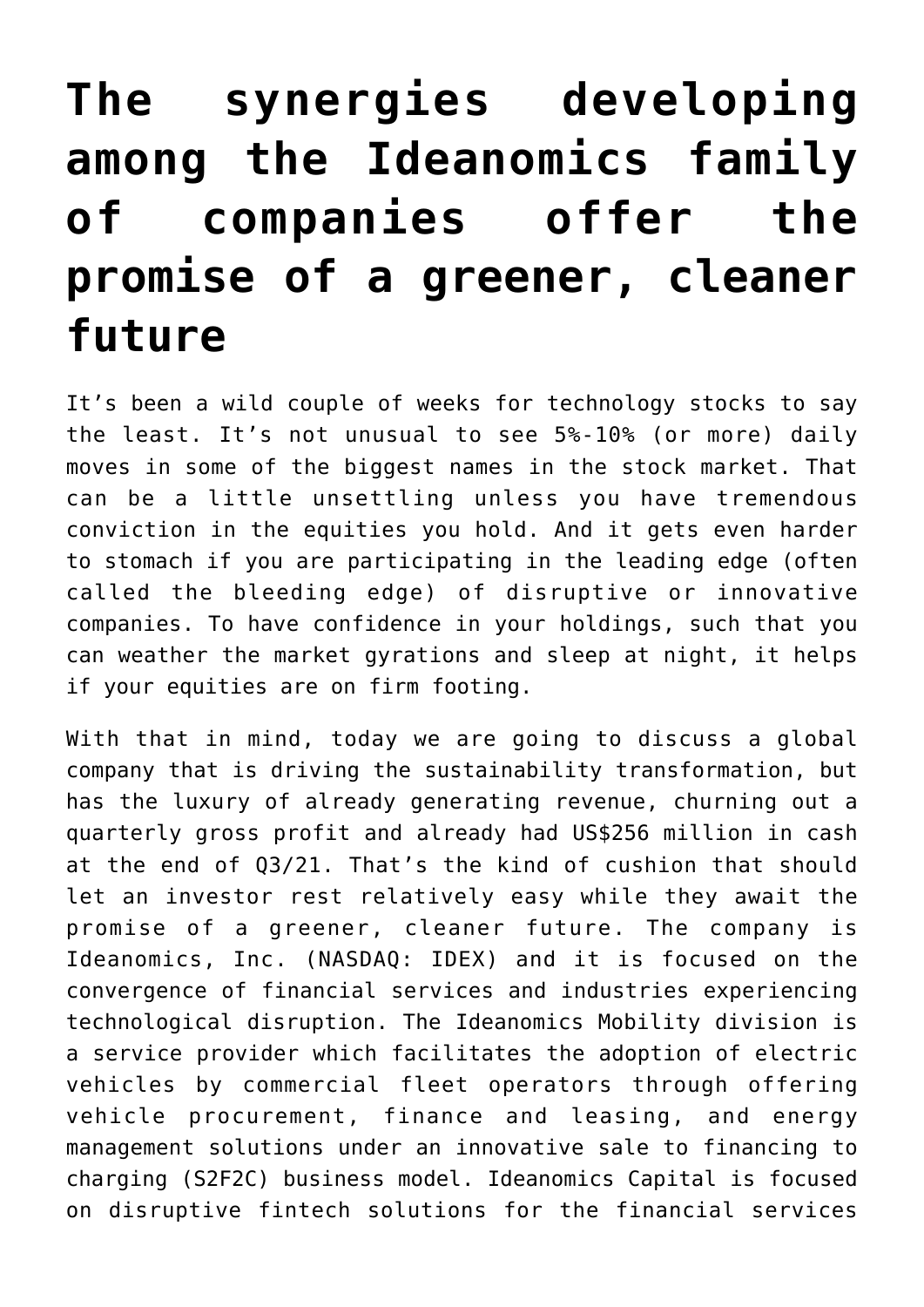industry.

Ideanomics has a lot of irons in the fire, and an attempt to review them all would result in a small (but interesting) novel. So today we are going to focus on a business segment that is generating a lot news of late – [US Hybrid.](https://ushybrid.com/) Ideanomics [acquired the privately held manufacturer](https://investorintel.com/markets/technology/technology-news/ideanomics-signs-a-definitive-agreement-to-acquire-california-based-us-hybrid/) and distributor of electric powertrain components and fuel cell engines for medium and heavy-duty commercial fleet applications in May, 2021. Since that time US Hybrid has delivered EV power electronics components to several OEMs, including CAT, Pratt & Miller, FEV, and Nova Bus, as well as several powertrain kits for [battery electric street sweepers](https://investorintel.com/markets/cleantech/cleantech-news/us-hybrid-receives-5-5-million-purchase-order-from-global-environmental-products-to-electrify-street-sweepers-for-california-and-other-state-fleets/) deployed nation-wide. The latest news came out Wednesday as [US Hybrid was awarded an](https://investorintel.com/markets/cleantech/cleantech-news/us-hybrid-awarded-order-for-19-ada-compliant-electric-vehicles-from-avta-to-expand-their-electric-fleet/) [order](https://investorintel.com/markets/cleantech/cleantech-news/us-hybrid-awarded-order-for-19-ada-compliant-electric-vehicles-from-avta-to-expand-their-electric-fleet/) for 19 ADA (Americans with Disabilities Act) compliant electric, long-range, transit vans from AVTA (Antelope Valley Transit Authority, which is just North of Los Angeles) to expand their electric fleet. The zero-emission vans can be impactful game-changers in moving towards a fully electrified world with each electric van displacing the need for over 10,000 gallons of fossil fuel each year.

It's always good to see any of your business segments get traction in the market, but where investors should pay attention to this deal is in the synergies developing among different operating companies within the Ideanomics family. In 2017, AVTA started working with [WAVE,](https://waveipt.com/) another wholly owned subsidiary of Ideanomics, to implement high-power wireless charging pads both in-route and at the bus depot. As of today, AVTA now powers the largest electric bus fleet in the U.S. powered by 12 WAVE wireless charging pads located in their four transit centers.

I find the WAVE technology fascinating. WAVE delivers nearinstantaneous, safe, high power from charging pads embedded in the roadway within seconds of scheduled stops. Medium- and heavy-duty electric vehicles gain substantial range and operation time without manual plug-in operations or mechanical